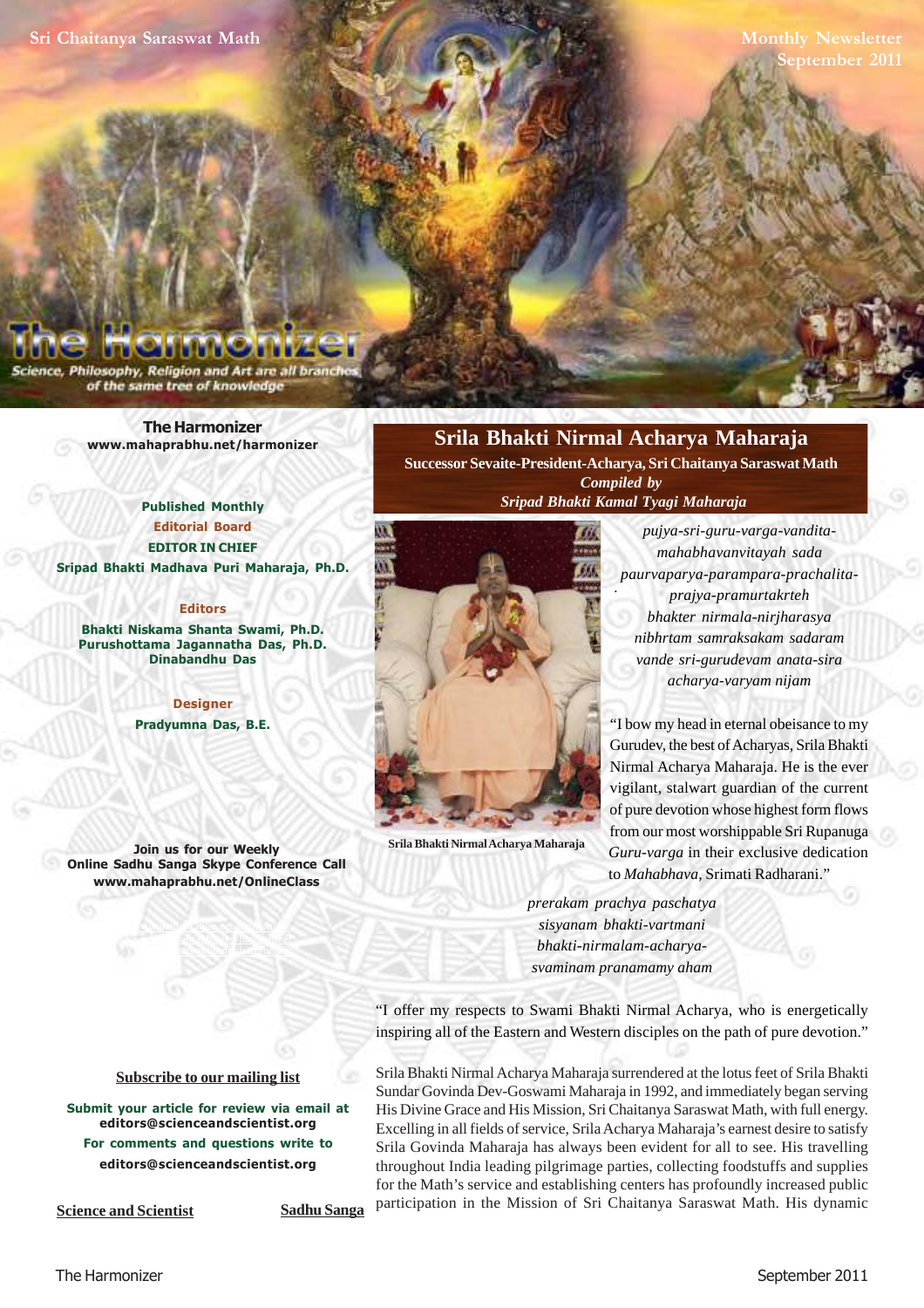international preaching as Srila Govinda Maharaja's representative has attracted the hearts of devotees worldwide and inspired them with new life in their practice of Krishna consciousness. His extensive works expanding the facilities of the Mission include manifesting gloriously Sri Govinda Kunda, the long-standing desire of Srila Sridhar Maharaja, as well as establishing beautiful temples in Srila Govinda Maharaja's divine appearance place of Sripat Bamanpara and in Siliguri. Srila Acharya Maharaja also established an unprecedented temple and ashram in Lord Nityananda Prabhu's appearance place at Sri Ekachakra Dham.

On the grand occasion of the inauguration of this ashram, which was likely the largest festival ever arranged by the Math, a day on which Srila Acharya Maharaja made arrangements for 1,00,000 people to take *Prasadam,* Srila Govinda Maharaja proclaimed in his broadcasted address:

"*We are so indebted and so much blissful to Acharya Maharaja because he hears what Guru Maharaja wants, what I want, and he makes that... He has done everything, all arrangements. He has capacity, he has done so much and it is miracle... Sripad Bhakti Nirmal Acharya Maharaja, he is an impossible man! A miraculous man whose energy is over-flooded for the service of our society. He is my very dear friend, very dear disciple, very dear worker, everything. My blessings to him. He is doing all of my own attending service duties and I am so happy.*"

Just prior to this indicative pronouncement Srila Govinda Maharaja also glorified Srila Acharya Maharaja in a *darsan* in Kolkata in 2009:

"*Srila Guru Maharaja trained me from my childhood, 'Serve the Vaisnavas without enviousness.' If we see a devotee doing our own job better than us then we must consider that they are doing much good for us. We should not be envious of him. When Acharya Maharaja is doing so much that I cannot do, I am praising him for that, I am not criticizing him.*"

Srila Govinda Maharaja gave Srila Bhakti Nirmal Acharya Maharaja *tridandi-sannyas* ten years earlier in 1999 after being prompted by some of his intimate associates to select his successor. In this connection it is noteworthy that Srila Govinda Maharaja previously expressed in private that he would only give the name 'Acharya Maharaja' to whom he would select as the next Acharya of the Math so as to make his desire abundantly clear. After first hinting at his desire through the choice of Srila Acharya Maharaja's name and publicly indicating his desire through his heartfelt glorifications of Srila Acharya Maharaja, Srila Govinda Maharaja formally dictated his desire in his Last Will and Testament. Furthermore, on the last *Sri Vyasa-puja* celebration of his manifest Pastimes, 4<sup>th</sup> December 2009, before a packed assembly and a worldwide audience, Srila Govinda Maharaja publicly declared Srila Acharya Maharaja as his future Successor-Acharya:

"*He, (Bhakti Nirmal Acharya Maharaja), is highly qualified and I have chosen him as next Acharya of this Math. All of you should unitedly proceed under his guidance, serve under him faithfully and love him. His love for the Math is his greatest quality. That the Math should not lose even one inch of its land, even one inch of its property—he is continuously working towards this end. I am now asking him to speak Hari-katha as my representative... [Following Srila Acharya Maharaja's speech Srila Govinda Maharaja continued:] Math secretary, Math manager, future Math Acharya, Sripad Bhakti Nirmal Acharya Maharaj ki jay! After me, all of you should continue as his followers. Everyone makes mistakes, but I very rarely see anyone with a sincere, heartfelt service mood like him. The type of profound vision and attentive care he has for every matter cannot be seen anywhere. I pray the Lord will bring him all goodness and auspiciousness.*"

Following the divine disappearance of Srila Govinda Maharaja, Srila Acharya Maharaja now continues to give great nourishment to the worldwide followers of Sri Chaitanya Saraswat Math. His unparalleled mood of chaste devotion and dynamic preaching both in India and abroad is an invaluable inspiration and shelter for sincere seekers everywhere.



We know that life possesses qualities beyond the limits of our physical descriptions, in spite of all the claims of its origin from inanimate molecules. A fundamental quality of life is consciousness. To our knowledge, molecular evolutionists have never seriously tried to explain consciousness, because

the symptoms of conscious awareness are simply beyond the realm of molecular description.

Here we encounter a strong drawback in the chemical model of life. Out of frustration, some people intentionally try to neglect this. For example, Niels Bohr remarked, "An analysis of the very concept of explanation would naturally begin and end with a renunciation as to explaining our own conscious activity." [1]

Bohr tried to explain everything by the quantum theory. However, since he felt that consciousness could not be explained by this theory, he had no choice but to "renounce" it. But consciousness exists nonetheless. As Wigner remarked, "Thought processes as

**LAWS BEYOND THE MATERIAL LAWS OF NATURE** *by Srila Bhaktisvarupa Damodara Maharaja (T. D. Singh, Ph.D.)*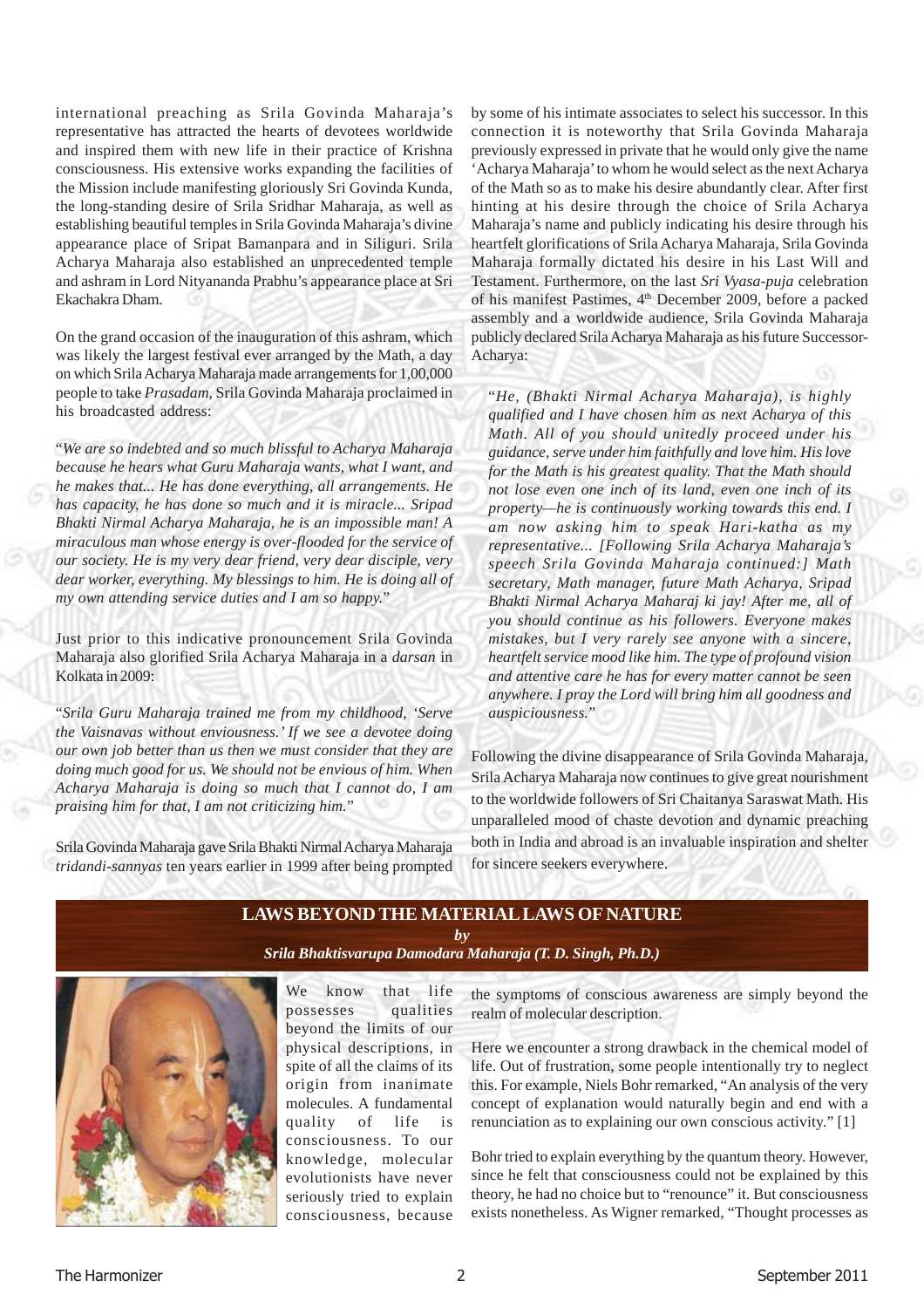well as consciousness are the primary concepts, ... our knowledge of the external world is the content of our consciousness, and... this consciousness therefore cannot be denied." [2]

If we are to understand the mystery of consciousness, and the many other mysteries of life, it is clear that we cannot remain within the narrow confines of mechanical and molecular thinking. A broader



**Eugene Paul Wigner** 

perspective on reality is needed. Dr. Alexis Carrel, a French Nobel Laureate in medicine and physiology, expressed, "The second law of thermodynamics, the law of dissipation of free energy, indispensable at the molecular level, is useless at the psychological level, where the principles of least effort and of maximum pleasure are applied. The concepts of capillarity and of osmotic tension do not throw any light on problems pertaining to consciousness. It is nothing but word play to explain a psychological phenomenon in terms of cell physiology, or of quantum mechanics." [3]

He further said, "There is strange disparity between the sciences of inert matter and those of life. Astronomy, mechanics and physics are based on concepts which can be expressed, tersely and elegantly, in mathematical language. Such is not the position of biological sciences. Those who investigate the phenomenon of life are as if lost in an extricable jungle. ... They are crushed under a mass of



**Alexis Carrel** 

facts, which they can describe but are incapable of defining in algebraic equations." [4]

We would therefore like to introduce an alternative view – the Vedantic or Bhagavata Paradigm – of the basic principles underlying nature. We have referred to these basic principles as the absolute truth, or the ultimate cause of all phenomena. Even though most scientific theories deal in practice only with relative descriptions of nature, the goal of science has always been to seek out the ultimate principles underlying reality. Yet, certain far-reaching assumptions about these principles have provided the foundation for all modern scientific research.

The dominant scientific view of the past two hundred years has been that these ultimate principles consist of a few basic natural laws which can be expressed by mathematical formulas. As this view appears to be far too restrictive to account for the phenomena of life, we propose an alternative view which may provide a framework and an inspiration for further scientific research. This is essentially the view of the absolute truth as presented in the ancient Sanskrit text *Bhagavad-gita*. We would like to stress that this view is not being offered as a dogma or as a metaphysical explanatory device incapable of scientific test.

Although many of its features may appear difficult to verify empirically, others have very direct implications concerning what we may expect to observe. This view should serve as a stimulating challenge to the truly scientific spirit that wishes to go beyond the very restrictive framework imposed on our scientific understanding of nature for the past two hundred years.

#### **References:**

1. Bohr, N. Atomic *Physics and Human Knowledge*, p. 11. 2. Wigner, E.P. (1962). Remarks on the Mind Body Question. *The Scientist Speculates*, ed. Good. L.J., New York: Basic Books, p. 290.

3. Carrel, A. (1935). *Man, the Unknown*, p. 43. 4. *Ibid*., p. 15.

## **CONSCIOUSNESS IS THE CONCEPT OF ITSELF** *by Sripad Bhakti Madhava Puri Maharaja, Ph.D.*



The goal of knowledge is truth. According to the correspondence theory, truth is the correspondence of the concept to the object, and the object to the concept understood from an abstract perspective. But absolute comprehension embraces the totality of the movement of the Concept in its living dynamic development in

which its abstract moments are raised to their dialectical identiy in difference of the Concept and its content. Progress toward this goal is unceasing and unsatisfied at any point along this developmental path until knowledge reaches truth.

Ordinary consciousness absorbed in natural life is unable on its own to go beyond its immediate existence. Only if it is somehow forced out of its complacency by something other than itself can it be raised beyond itself, such that this being torn from itself is its death — its negation. However, because consciousness is for itself its own Concept, it is immediately both Concept and object for itself. Thus its original immediacy (taken as object) is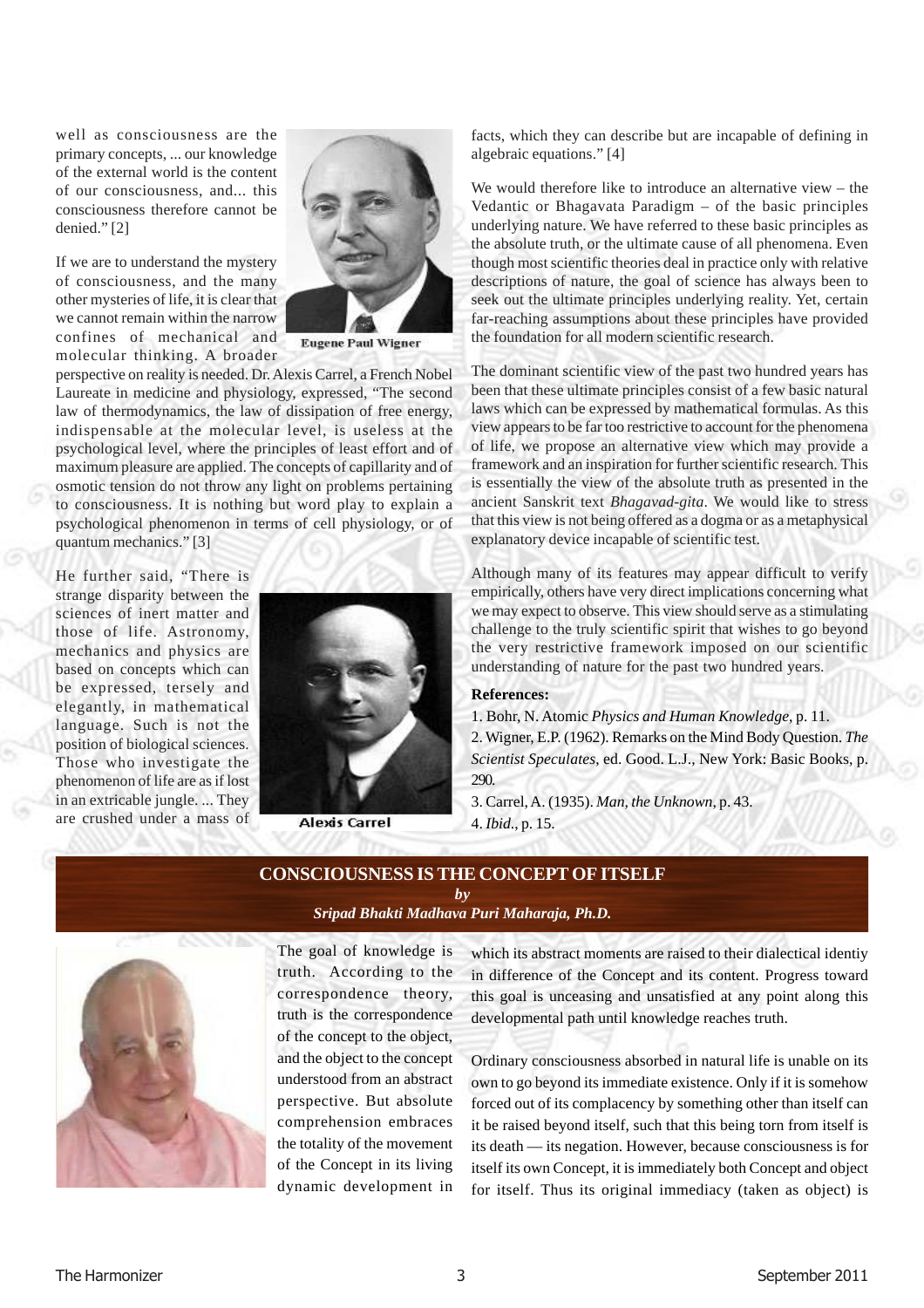overcome or negated by its own self. In this way it goes beyond or transcends its own immediate limited being. Therefore, by positing the singular individual, consciousness also posits an other-worldly beyond, which it may intuit from a spatial perspective as if they were existing alongside each other. Of course consciousness is not spatial and therefore such a perspective fails to grasp its true notion.

It is only when consciousness turns upon itself — suffers violence at its own hands, that the Concept of consciousness can grasp its own self and thereby establish its truth. The path by which this self-critique of consciousness is accomplished is the science of consciousness. Because it is accomplished by rational introspection and direct experience it is also called the phenomenology of consciousness.

As explained in the previous issue [Aug 2011] the Concept is the movement of conceptual thinking that sublates the dialectical relation between ego and its opposed object. For consciousness the original Concept of consciousness (in and for itself) suffers a diremption into abstract finite consciousness and object opposed to it, and then returns back into itself by sublating the distinction and regaining its original identity-in-difference. In this case the diagram of the Concept of consciousness would look like the following:

# **(actual overarching consciousness) <sup>C</sup>**  $\bigwedge$  **/ \ finite C----Object**

Generally the overarching consciousness is ignored but it is absolutely necessary in order to be conscious of the limitation of finite consciousness with respect to its object. In other words, while ordinary consciousness is perceived as identical with (absorbed in) its object [as in "I am my body"] there is nonetheless an awareness of the difference between consciousness and its object. This means that consciousness and its object are limited by each other. Beyond the limit of consciousness is the object, and if we go beyond the object we enter consciousness. We can represent this as C|O . The vertical bar represents the boundary or limit of each side, where one or the other ceases to be. What is generally ignored is that this opposition C|O is recognized or determined within the context or ground of consciousness itself. Failure to account for this is a *de facto* tacit admission of a Void or *Nichts* as the absolute in which consciousness and object are grounded. Materialism posits this ground as an indeterminate

impersonal matter, which is indistinguishable from the Void/ Nothingness. But the fact is that consciousness opposed to an object can not even be posited unless there is an overarching consciousness present to make such a determination or comparison. The further failure to account for the dialectical relation between finite consciousness and its object, and an attempt to account for everything in terms of the object alone also leads to materialism.

Thus the Concept of consciousness contains three moments:

1) Finite consciousness with its limit, i.e. an other. 2) The opposed object in itself and for consciousness. 3) Overarching consciousness in and for itself.

Finite consciousness, which in itself is the negation of consciousness, is negated by overarching consciousness. This negation of the boundary between consciousness and its object is the sublation of the C|O opposition within the unity of overarching consciousness. This negation of the negation is what establishes the being-for-itself of consciousness. The first negation establishes the being in itself of consciousness as finite consciousness.

To consider this further, being for consciousness implies that there is that which is distinct from consciousness and for it, and there is consciousness – a duality of two moments. Yet the duality is negated in the being for consciousness of the other, since "being for" implies possession or unity with the possessor. Similarly being for consciousness retains the sense of difference or negation between consciousness and what is for it, and at the same time negates the negation or difference to establish unity with itself. Therefore it is imperative to state the unity of being for consciousness as the negation of the negation rather than a simple or immediate positive unity so that the differentiation and sublation of that differentiation are explicitly accounted for, i.e. as a movement.

The true infinite contains the finite or other within itself in contrast with the spurious infinite that is merely opposed to or outside of the finite. The same holds true for the infinite overarching consciousness that contains the finite within itself. This only leads to self consciousness of the singular individual when considered in its particularity, not God.

The object is the in-itself that is beyond consciousness but is nevertheless also for consciousness. The being for consciousness of the object is called knowledge. The object that is in itself is considered as having genuine being and is thus considered truth by this consciousness. But more explicitly truth